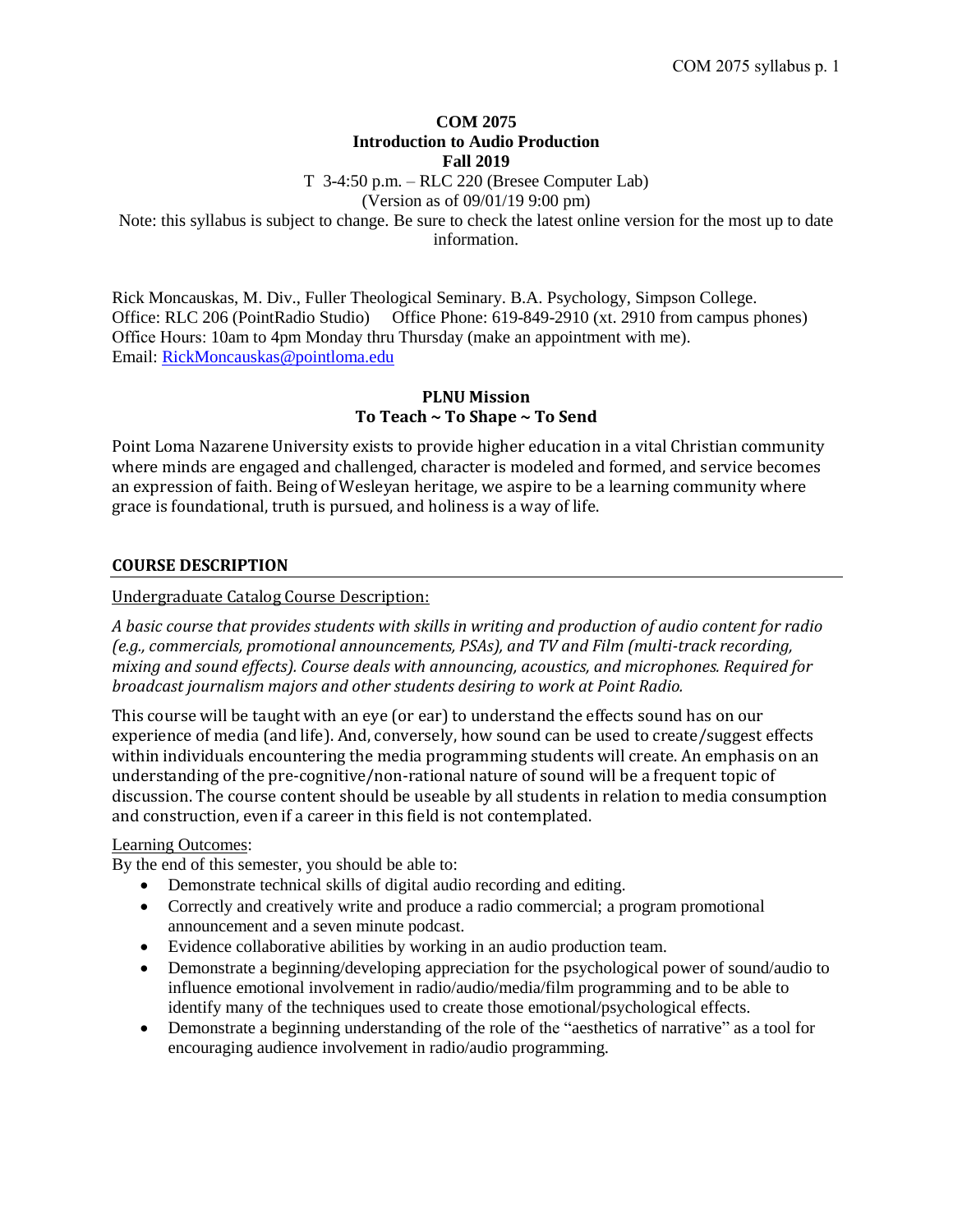## Required Text:

Alten, S. R. (2012) First Edition. *Working with Audio*. Course Technology, Cengage Learning, Boston, Ma.

## Course Requirements:

- All assignments must be uploaded to Canvas before the beginning of class on the dates indicated in the syllabus. Audio projects must be correctly exported in MP3 format from Audition for uploading to Canvas. Assignments that are late or submitted in any other manner or format than MP3 will not be accepted and will receive zero points.
- Three editing workstations, mics and headsets are available for your use in the PointRadio Studio. Because audio workstations may be shared with other classes, plan ahead and schedule production and editing time early. Editing stations are only available at posted days and times that coincide with the days and times the TV studio is open (normally: Monday thru Thursday 10 am to 11pm & 3pm to 5pm on Friday. Closed Saturday, Sunday and school holidays.). Other possible times are limited to when the library is open. There is no access to the PointStudios when the library is closed. The inability to secure equipment or editing time due to lack of planning is not an excuse for not completing an assignment. Portable digital audio recorders are also available for check-out from the TV studio across the hall.
- All students must use Adobe Audition to complete assignments in this class. Demonstrating competency in this program is part of your grade. Using other equipment or software is unacceptable and puts the quality of your productions and, thus, your grade at risk. "Fission" is an exception to this rule. (You should use Fission to check your projects before you turn them in.)
- Students are expected to complete assigned readings by the dates they are due and to be prepared to discuss and/or present on those topics in class. Reading quizzes will be given throughout the semester.
- Production projects may be played during class for discussion. Comments directed toward the producer should be constructive and given in a courteous manner.
- Projects are to be completed by the individual student unless indicated otherwise. Grades for projects that require teamwork will be given to the entire team and team members may be asked to grade the contribution of other members of their production team.
- Students must take both exams at the days and times listed in the syllabus.

# PointRadio Participation:

- All students in this course will participate in a weekly commitment to the operation of Point Radio. You are expected to start on time, end on time and follow the format specifications for PointRadio (formerly known as KPLR). All "broadcasts" are to be recorded, trimmed, "normalized" and uploaded with clear identification for credit. You are expected to create/participate in 10 weekly "broadcasts" for minimum credit (maintenance of your course grade). If you complete fewer than 10, your final grade will be reduced depending on the number of programs produced/uploaded. More programs produced and uploaded may give you additional point value to your final grade.
- Students have the sole responsibility for their commitments to the campus radio station and will face significant penalties when those obligations are not met. On-air shifts must be covered even if the person cannot be there due to illness or extenuating circumstances. You must provide me with documentation for missing an air shift due to illness or emergency.
	- The student MAY switch duties with another person in the class. However, this must be arranged a minimum of 48 hours in advance and the PointRadio manager (not the Professor) must be notified of the change prior to the person's air shift or other responsibility.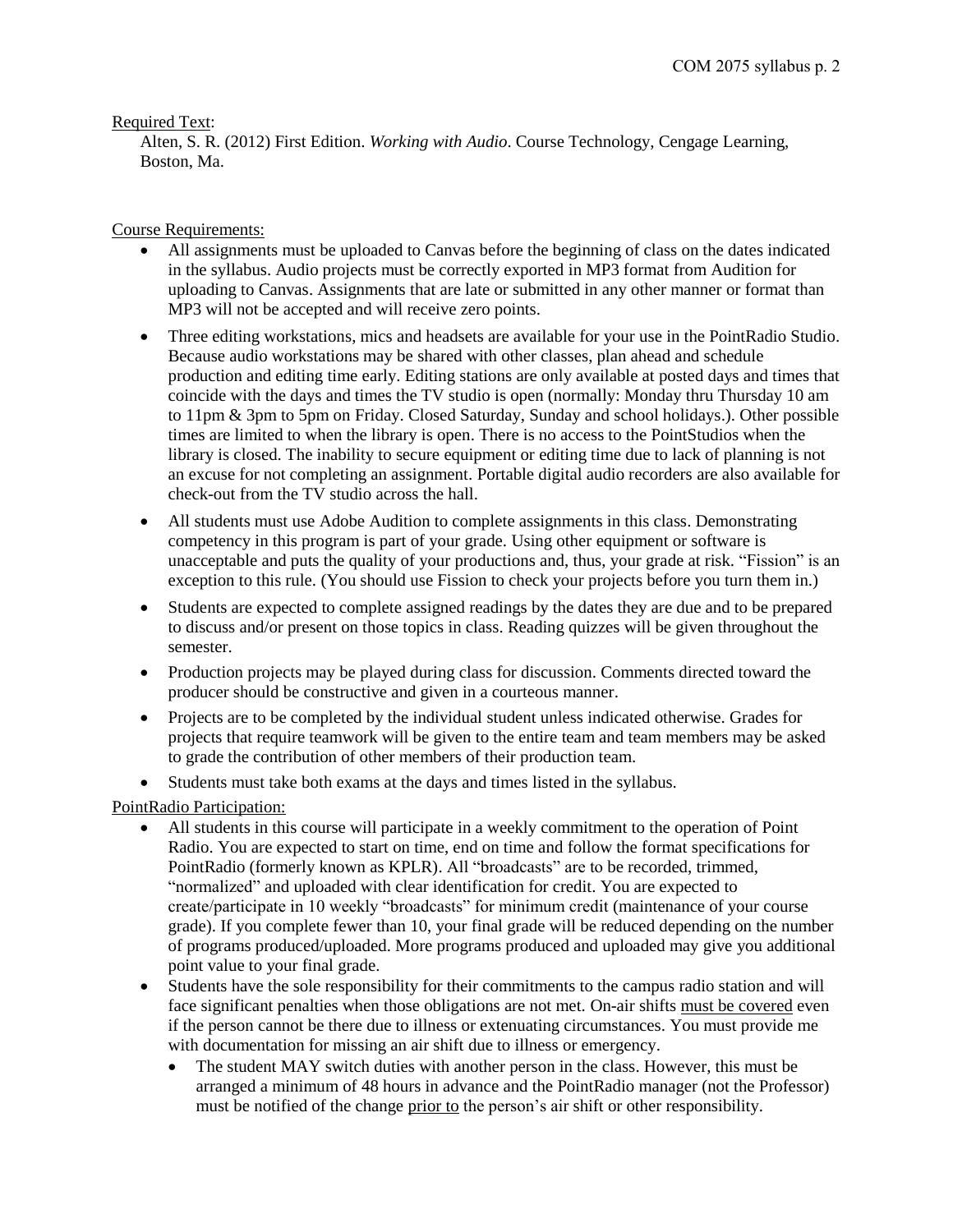- News personnel carry the same responsibilities as on-air personalities. Contact the news director before noon if you cannot participate in your air shift due to illness or emergency situation.
- Failure to cover air shifts without a documented excuse will result in a penalty of 10% off the student's final course grade for each incident.
- In addition to on-air work, students in this class will be asked to assist with PointRadio events. Failure to follow through on these commitments will result in a deduction of PointRadio participation points.

## Attendance:

- Attendance will be taken in all classes. As noted in the university catalog, students who miss 10% of class sessions (that means 1.5 sessions) will be reported to the Vice Provost of Academic Administration. Missing 20% of class sessions will result in the student being de-enrolled from this course. This rule will be strictly enforced. Remember missing ONE session of 2075 is like missing a whole week of another class.
- The communication industry is time sensitive. Professionals in this business succeed or fail depending on their ability to meet deadlines and follow through on commitments. Now is an excellent time to develop good habits. With this in mind, students are expected to be on time to class. Entering the room after class has started is disruptive to other students and to the continuity of the session. Attendance is taken promptly at the time class is scheduled to begin. If you are not here when I take attendance, you will be counted as late or absent unless you see me personally at the end of class. Students who are chronically late may be asked to withdraw from the class.
- Attendance in class means that you are fully attending to the course. Students, who choose to read/watch the internet, use their cell phone, text, engage in irrelevant and disruptive conversations, study for their next class, etc… will be asked to put their "extra-curricular" activities away or they may be confiscated by the professor. There are no exceptions to this policy, so please do not ask. Laptops and cell phone use are not permitted in class, unless permission is requested and received from the professor in advance. If violations of this policy are repeated, the professor will collect all cell phones at the beginning of class and return them when class is over. While in Bresee, you may use the "in class" computers for taking notes, etc. All exams and quizzes must be taken on school computers (not on laptops, cell phones or tablets).
- In the event that you miss class, you will be expected to get notes, handouts, and assignments from someone in class. (Your radio partner would be an excellent candidate.) **Do NOT ask the Professor for notes.** You are responsible for missed material and should try to make a friend or two in this class that you can count on.
- It is the student's responsibility to maintain his or her class schedule. Should the need arise to drop this course (personal emergencies, poor performance, etc.), the student has the responsibility to follow through (provided the drop date meets the stated calendar deadline established by the university), not the instructor. Simply ceasing to attend this course or failing to follow through to arrange for a change of registration (drop/add) may result in a grade of F on the official transcript.

#### Technology Policy

Students are not permitted to use laptop computers during class. Cell phones are not allowed during class. Put cell phones completely away – off the desk – for the entire class session. Do not be surprised if I ask you to remove the phone from your desk. Making audio or video recordings of class sessions are not allowed (except as directed by the instructor). Students may not mass distribute course content in any form without permission of the instructor.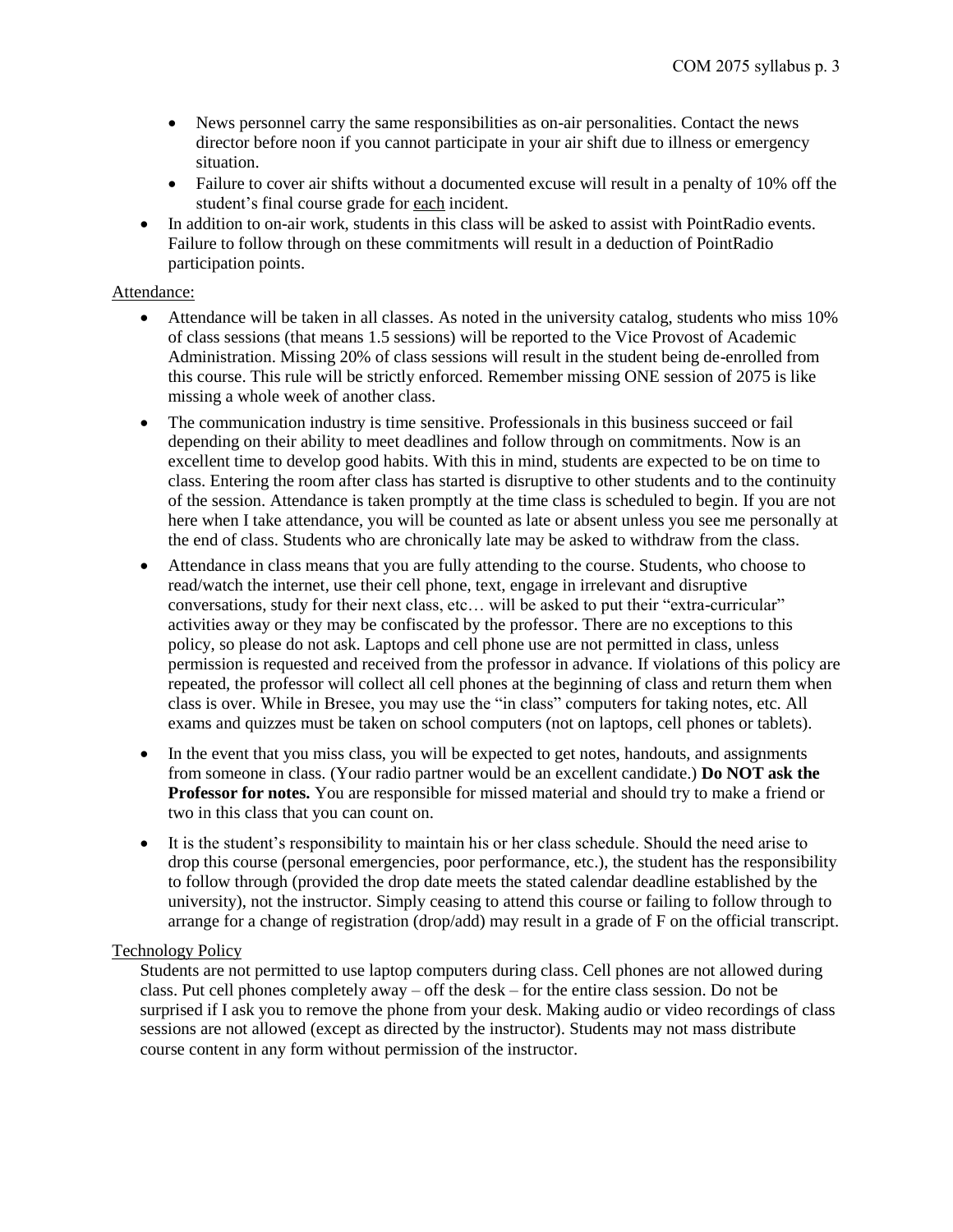### Notice to Students with Disabilities

While all students are expected to meet the minimum academic standards for completion of this course as established by the instructor, students with disabilities may require academic accommodations. At Point Loma Nazarene University, students requesting academic accommodations must file documentation with the Disability Resource Center (DRC), located in the Bond Academic Center. Once the student files documentation, the Disability Resource Center will contact the student's instructors and provide written recommendations for reasonable and appropriate accommodations to meet the individual learning needs of the student. This policy assists the University in its commitment to full compliance with Section 504 of the Rehabilitation Act of 1973, the Americans with Disabilities (ADA) Act of 1990, and ADA Amendments Act of 2008, all of which prohibit discrimination against students with disabilities and guarantees all qualified students equal access to and benefits of PLNU programs and activities.

### Academic Dishonesty

Students should demonstrate academic honesty by doing original work and by giving appropriate credit to the ideas of others. As stated in the university catalog, "Academic dishonesty is the act of presenting information, ideas, and/or concepts as one's own when in reality they are the results of another person's creativity and effort. Such acts include plagiarism, copying of class assignments, and copying or other fraudulent behavior on examinations." Essentially, if you turn in work that is another person's work, without giving credit to the original person, it is plagiarism and is punishable by an automatic failing grade in this class (see PLNU's Academic Policies for more details). It is also possible to be expelled from PLNU if the student is found to be in the habit of dishonesty.

### FERPA Policy

In compliance with federal law, neither PLNU student ID nor social security number should be used in publicly posted grades or returned sets of assignments without student written permission. This class will meet the federal requirements by distributing all grades and papers individually. Also in compliance with FERPA, you will be the only person given information about your progress in this class unless you have designated others to receive it in the "Information Release" section of the student portal. See Policy Statements in the undergrad student catalog.

### Changes to Syllabus:

The instructor reserves the right to make amendments, additions or deletions to this syllabus. It is each student's responsibility to stay current and be aware of any changes. The online syllabus will be the most current.

#### Official Means of Communication:

The official means of communication at Point Loma Nazarene University is the "university email". Your communications MAY be informally done using texting or other methods, but those are not official. If you must communicate with the professor concerning class attendance, grading, projects, policies or any other serious school business topic you must do it by email. Other methods are NOT official.